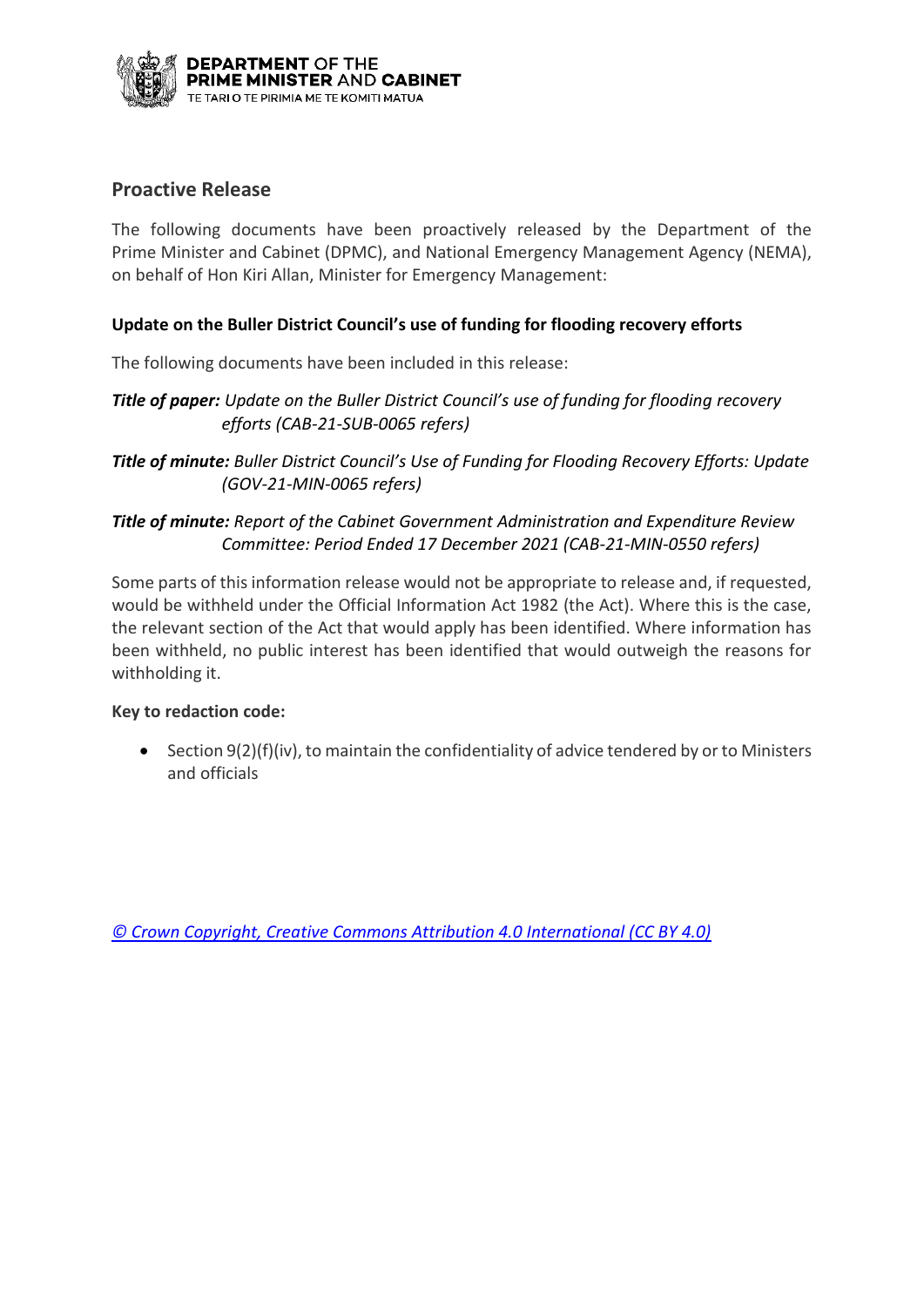

### **Security classification – In Confidence**

Office of the Minister for Emergency Management Office of the Minister of Local Government Office of the Associate Minister of Housing

Cabinet

## **Update on the Buller District Council's use of funding for flooding recovery efforts**

#### **Proposal**

1 This paper provides an update on the Buller District Council's utilisation of the \$8 million financial assistance package to start a recovery programme of works, following the impact of the July 2021 flooding event.

#### **Executive summary**

- 2 On 23 August 2021, Cabinet agreed to provide an \$8 million financial assistance package in 2021/22 to enable the Buller District Council (the Council) to meet its immediate operating shortfalls and start a recovery programme of works following the impact of the July 2021 flooding event [CAB-21-MIN-0332 refers].
- 3 Cabinet noted that we intended to report back to Cabinet on any other measures that may be required from government for the mid- to long-term.
- 4 This paper provides an update on the Council's use of the \$8 million funding package to date, and a report back on the Department of Internal Affairs' health check of the Council's financial situation.
- 5 The National Emergency Management Agency (NEMA) and Department of Internal Affairs (DIA) have established a Buller Recovery Steering Group comprising central government, local government and iwi, and a Funding Agreement between the Crown and the Council has been developed. NEMA and DIA are supporting the Council, including with the utilisation of the \$8 million funding package that has been made available to date. Agencies are also helping the Council determine what they need to develop to support the next phase as the focus shifts from immediate recovery work to longer term resilience for Westport. Cabinet<br>
Update on the Buller District Council's use of funding for flooding<br>
recovery efforts<br>
Proposal<br>
1 This paper provides an update on the Buller District Council's utilisehop of the \$8<br>
million financial assistance
	- 6 As of 6 December 2021, \$2,007,723 has been spent with the remaining \$5,992,2776 allocated to the projects as per the Vote Prime Minister and Cabinet and Vote Internal Affairs appropriations. Given the Council has drawn down a little over \$2million of the \$8 million appropriation, it is expected that the Council will be able to continue to draw down on the remaining funding for the rest of 2021 and into the start of 2022. There have been some delays in the Council establishing claims and invoicing systems for the recovery programme, however this has not impeded the recovery's progress. All claims made to date against the NEMA appropriation have been retrospective however paperwork has been finalised to enable the Council to make claims in advance of expenditure, to ensure consistent cash flow is available.
	- 7 Any further mid-to long-term recovery activities, including infrastructure repairs, requiring financial support from central government, will be presented to Cabinet in

1 of 10

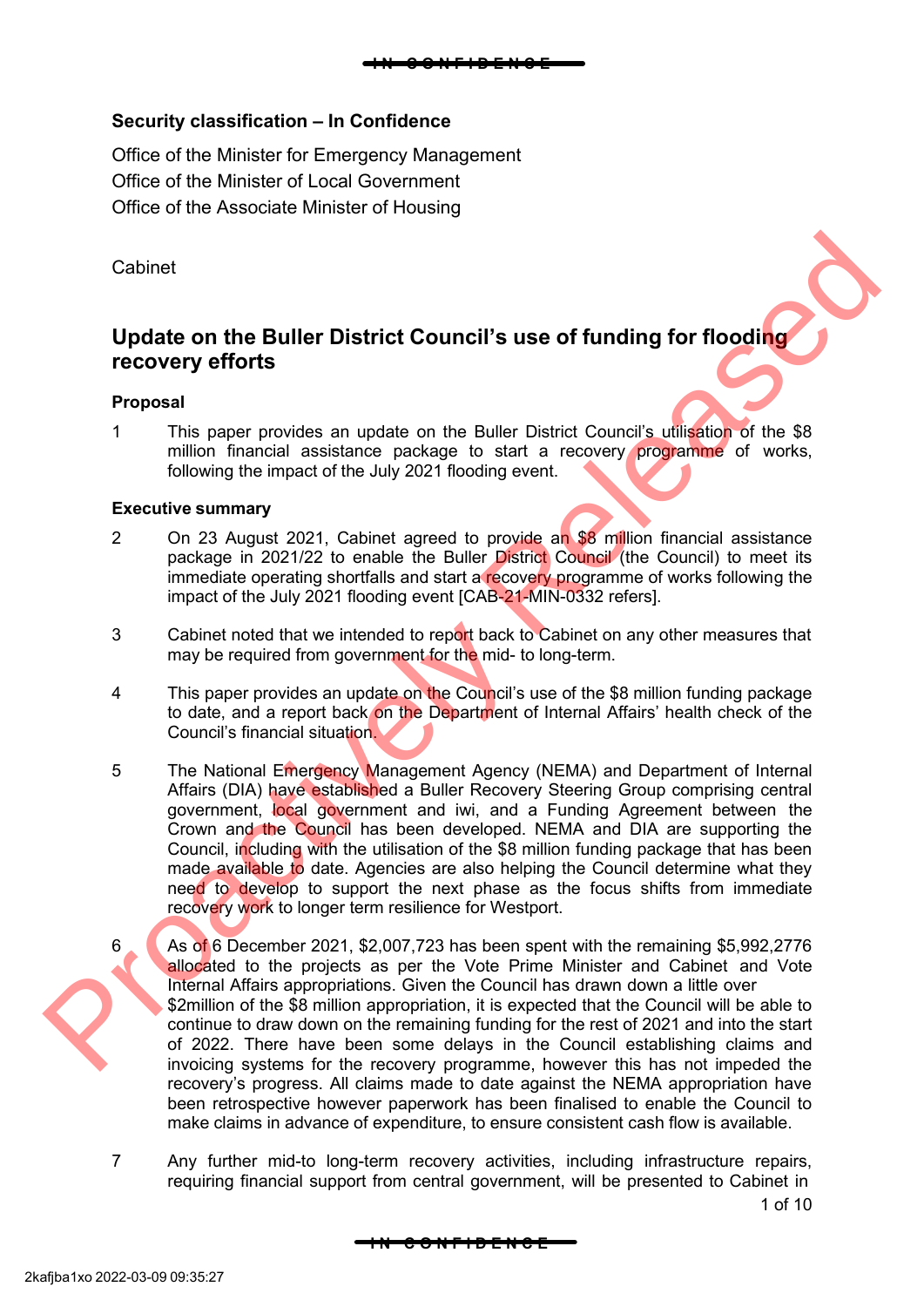2022. More time is needed for the Council to fully develop their proposals, and for agencies to assess these proposals and provide robust advice to Cabinet on recommended next steps.

**I N C O N F I D E N C E**

#### **Background**

#### *The Buller District flood event of July 2021 has resulted in significant impacts for the Council to manage*

- 8 Heavy rainfall from Thursday 15 July 2021 to Sunday 18 July 2021 caused severe flooding within Westport and across the Buller District. The Buller River recorded the largest river flow ever in New Zealand. The flow breached Westport's existing flood defences, with 826 properties and 2,065 people evacuated.
- 9 Seventy-one homes were severely damaged and have been deemed unsafe (red stickered), and 384 homes are uninhabitable and will need significant repairs (yellow stickered). Twenty-three percent of housing stock will need repair.
- 10 There was also damage and disruption to essential services and other community related assets of the Council.
- 11 The Council is leading the recovery to the severe flooding event within its district and because of its small rating base, it cannot easily absorb response and recovery costs associated with the floods.
- 12 At the time of the flooding the Government provided \$300,000 to the Buller District Mayoral Relief Fund. This was to support people in the community and cannot be used for Council costs.
- 13 \$1 million was advanced to the Council on 20 July 2021 to cover immediate welfare response costs, as per the policy under the Guide to the National Civil Defence Emergency Management Plan for Councils to seek 100% reimbursement of costs for welfare services. Current estimations of expenditure indicate approximately \$200,000 utilised from this advance. NEMA is working with the Council to finalise their claim and determine next steps with the remaining funding. The *Buller District flood event of July 2021* has resulted in significant impacts for the Council<br>16 manage Heavy rathfall from Thursday 15 July 2021 to Sunday 18 July 2021 caused severe<br>16 model within Westpot and across
	- 14 The Council previously advised it was in a severe financial situation and would exhaust its available funds by 20 August 2021 and therefore required further emergency funding to meet immediate operating shortfalls and to start a recovery programme of works.
	- 15 Cabinet provided additional assistance of \$8 million in 2021/22 to enable the Council to meet its immediate operating shortfalls and start a recovery programme of works following the impact of the July 2021 flooding event.

#### **Governance structure for Buller District recovery**

16 NEMA and DIA have established the Buller Recovery Steering Group in consultation with the Council to oversee and monitor the Council's use of available funding, inform reporting to the Minister of Finance, Minister of Local Government, and Minister for Emergency Management, and to seek approval when claims are ready for submission.

**I N C O N F I D E N C E**

17 The purpose of the Steering Group is to: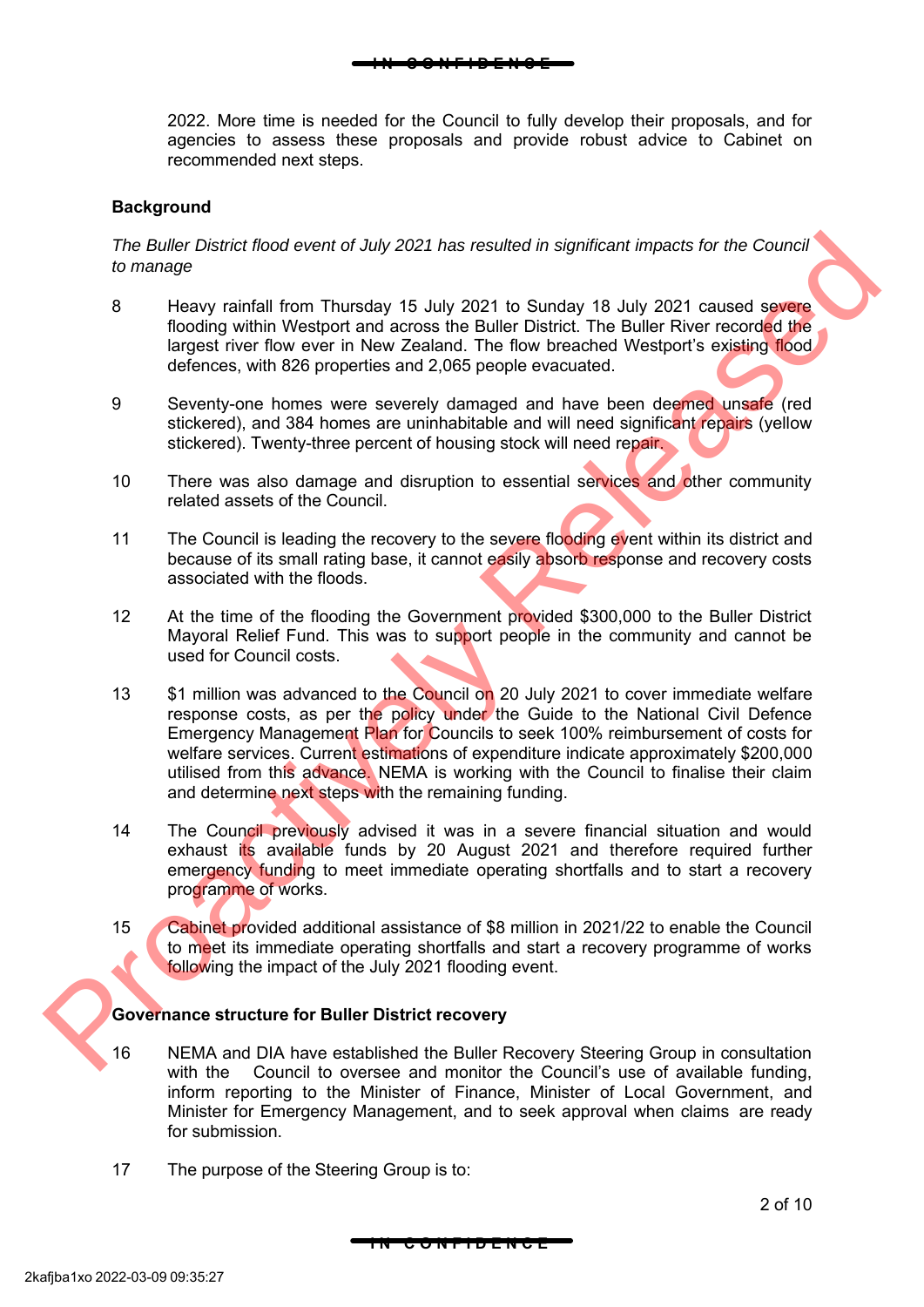**I N C O N F I D E N C E**

- b. identify and agree mid- to long-term recovery activities and the necessary funding that may be required in the district, and
- c. provide advice to the Crown and elected Councils' members on relevant matters (as set out in the Steering Group Terms of Reference and the Funding Agreement that has been developed between the Crown and the Council.
- 18 The Steering Group members are:
	- a. The Chief Executive and Deputy Chief Executive of the Buller District Council
	- b. The Mayor and Deputy Mayor of the Buller District Council
	- c. The Chief Executive of the West Coast Regional Council
	- d. Up to two elected representatives of the West Coast Regional Council
	- e. A representative of iwi
	- f. A representative of the Department of Internal Affairs
	- g. A representative of the National Emergency Management Agency
	- h. An independent Chair.
- 19 The Steering Group has created a positive forum for collaboration between the parties including closer alignment of roles and responsibilities in the recovery effort. The Steering Group has met fortnightly since mid-September and, since November, has been endorsing funding applications submitted for approval to NEMA and DIA. As the recovery effort is now well advanced the Steering Group has turned its attention to longer run resilience issues for Westport which will increasingly become its focus over the next six months. Convention and elected Council interests of the Council interests of restrictions<br>
(as set out in the Steering Group Terms of Reference and the Funding<br>
Agreement that has been developed between the Crown and the Council<br>

#### **Funding allocation**

20 NEMA and DIA are supporting the Council through the utilisation of the drawdowns from the \$8 million funding package that has been made available to date. In addition, NEMA and DIA are also helping the Council determine what they need to develop to support the next phase of recovery work (proposals for infrastructure repairs and longer-term recovery).

21 The funding of \$8 million is intended to cover:

- a. \$1 million for a community hub and Navigator services for single point of contact for affected communities (Vote Prime Minister and Cabinet);
- b. \$1.450 million for immediate response and recovery costs (Vote Prime Minister and Cabinet);

**I N C O N F I D E N C E**

c. \$1.500 million for waste removal (Vote Prime Minister and Cabinet);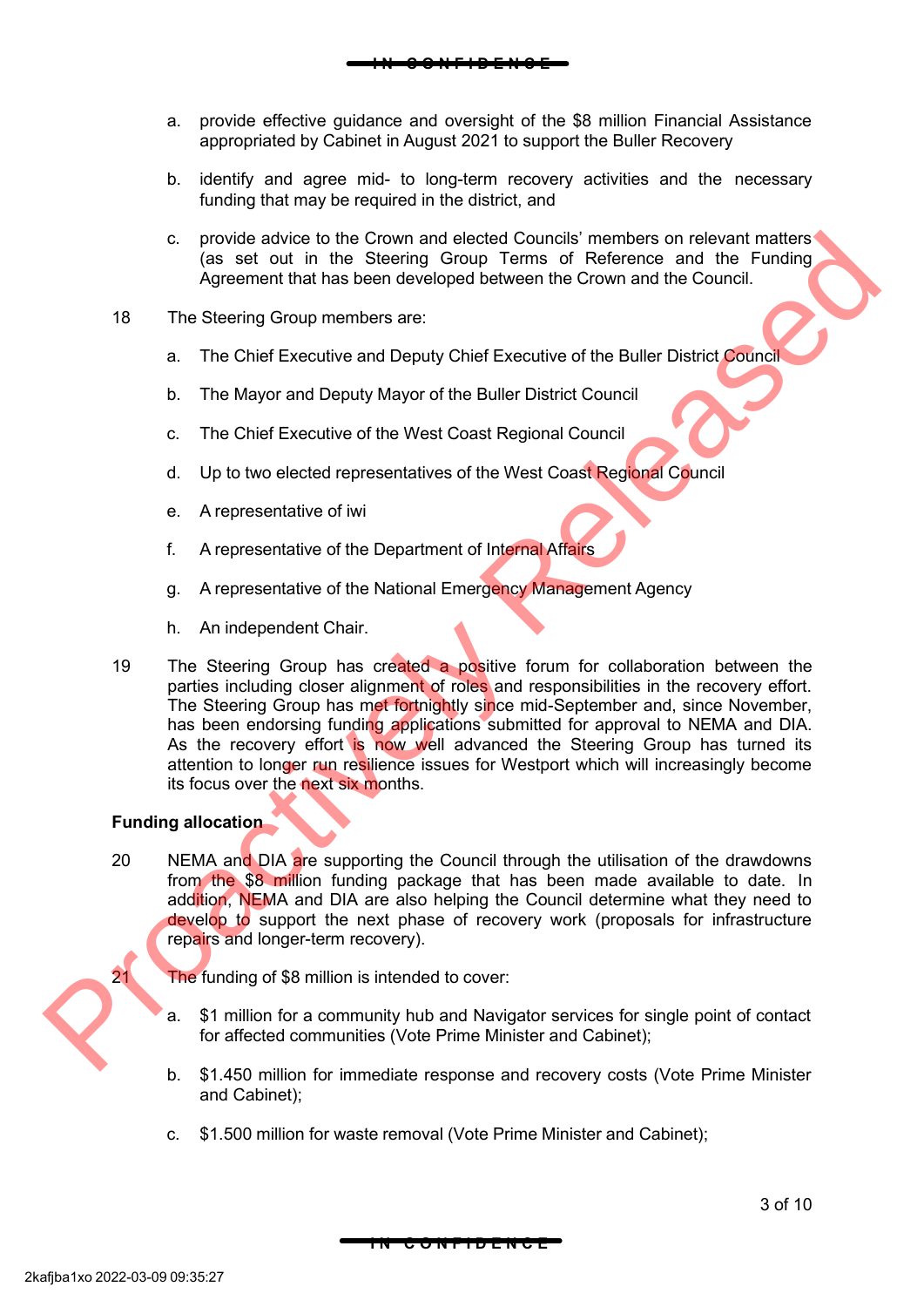d. \$650,000 for Temporary Accommodation Village infrastructure services (Vote Prime Minister and Cabinet);

**I N C O N F I D E N C E**

- e. \$3.250 million for further interim funding to the Council to ensure it can both continue and ramp up the recovery process, while providing for its ongoing business as usual activities (Vote Internal Affairs);
- f. \$150,000 to purchase skilled advisory services to advise Ministers on the financial health of the Council and other assurance that may be required (Vote Internal Affairs).

#### **Financial report**

| <b>Financial report</b><br>22                                         | As of 6 December 2021, \$2,007,723 has been spent with the remaining \$5,992,277<br>having been allocated to funding categories as per the appropriations from the Vote<br>Prime Minister and Cabinet and Vote Internal Affairs. As of 6 December 2021, the<br>funding has been spent as follows: |                  |                                  |
|-----------------------------------------------------------------------|---------------------------------------------------------------------------------------------------------------------------------------------------------------------------------------------------------------------------------------------------------------------------------------------------|------------------|----------------------------------|
| <b>Action</b>                                                         | <b>Examples of Recovery Activities</b>                                                                                                                                                                                                                                                            | <b>Allocated</b> | <b>YTD</b><br>(GST<br>Exclusive) |
| Community<br>hub, navigators<br>and operational<br>costs              | The setting up and operation of the<br>community hub to coordinate advice and<br>assistance. Insurance reps, Temporary<br>Accommodation Support, applications for<br>Mayoral Relief Funds, Navigator support,<br>Homebuilders, Age Concern, Public<br>Health, MPI and Red Cross etc.              | \$1,000,000      | \$577,791                        |
| Immediate<br>response and<br>recovery costs                           | Setting up recovery systems, operating<br>costs, community events and specialist<br>services. Covering response costs that<br>are not covered by existing policies.                                                                                                                               | \$1,450,000      | \$41,981                         |
| Waste<br>Removal                                                      | The collection of flood affected domestic<br>waste from Westport and surrounds, its<br>storage at temporary sites, and its<br>transport and disposal to landfill.                                                                                                                                 | \$1,500,000      | \$711,564                        |
| Temporary<br>accommodatio<br>n infrastructure                         | The provision of infrastructure services to<br>provide temporary accommodation for<br>residents displaced by the floods.                                                                                                                                                                          | \$650,000        | \$0                              |
| Ongoing<br>recovery<br>activity and<br>business-as-<br>usual activity | Interim funding to the Council to ensure it<br>can both continue and ramp up the<br>recovery process, while providing for its<br>ongoing business as usual activities.                                                                                                                            | \$3,250,000      | \$586,387                        |
| Skilled advisory<br>and assurance<br>services                         | The commissioning of Morrison Low and<br>Bruce Robertson to undertake an<br>independent review of the financial<br>management and position of Council.<br>Costs of the Independent Chair of the<br><b>Buller Recovery Steering group</b>                                                          | \$150,000        | \$90,000                         |
| <b>Total</b>                                                          |                                                                                                                                                                                                                                                                                                   | \$8,000,000      | \$2,007,723                      |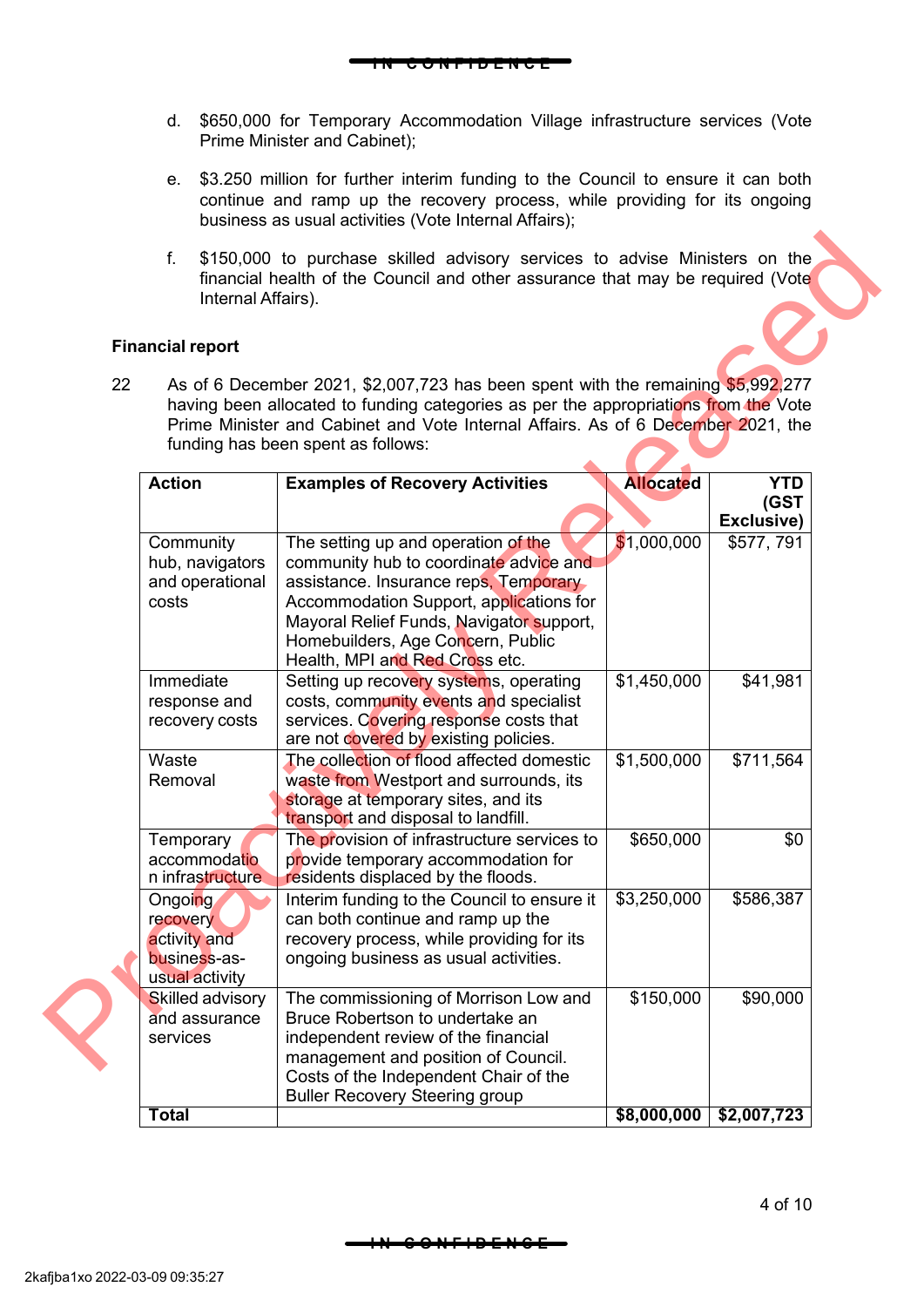- 23 In addition to the \$2,007,723 the Steering Group has approved up to \$948,000 for flood recovery activities. This will be disbursed following submission of claims by the Council and eligibility assessments by NEMA and DIA of the evidence provided. It is intended that these claims will be processed, and eligible expenses approved, by the end of 2021. Note that DIA is currently considering a payment of \$642,037.91 from this approved amount for recovery and surge support staffing costs for the period from December 2021 to March 2022.
- 24 Following some initial delays in establishing Council invoicing and finance systems for recovery, NEMA and DIA representatives have provided support to the Council to establish the necessary in-house capability and capacity to administer the appropriations and enable delivery of the recovery programme. With the increased capability and capacity, claims against appropriations are now being presented fortnightly to the Steering Group for approval. .

#### **Additional funding allocation for Temporary Accommodation Service**

- 25 The Associate Minister of Housing (Public Housing) sought additional funding from Cabinet for the short-term response of the Temporary Accommodation Service (TAS) in September 2021. On Monday 13 September 2021, Cabinet approved \$5.006 million to support the provision of accommodation in the West Coast response. Up to 20% of properties may need assistance to restore homes to a liveable standard.
- 26 MBIE TAS received \$17.487 million in additional funding from Cabinet on 29 November 2021 [CAB-21-MIN-0507 refers]. This funding supports the establishment of a Temporary Accommodation Village (the Village) in Westport. In planning for the size and location of the Village, TAS considered the expected demand for temporary accommodation and the future resilience of the community in response to future events. From December 2021 to March 2022.<br>
For the main particular delay in establishing Council invoking and finance systems<br>
For the move and enable delivery of the recovery programme. With the included<br>
experimental delivery of

#### **Progress report on recovery activities**

#### *Community Hub*

- 27 The Community Hub is the central place of connection and information for all the flood affected residents.
- 28 On average approximately 300 people per month are visiting the Community hub where they can access the following services:
	- a. Advice from the Residential Advisory Service (RAS) on queries around insurance
	- b. Financial assistance requests
	- c. Help completing Mayoral Relief Fund forms
	- d. Provision of food vouchers and care packages
	- e. Connection to government agencies where support is needed such as the Ministry of Social Development or MBIE TAS.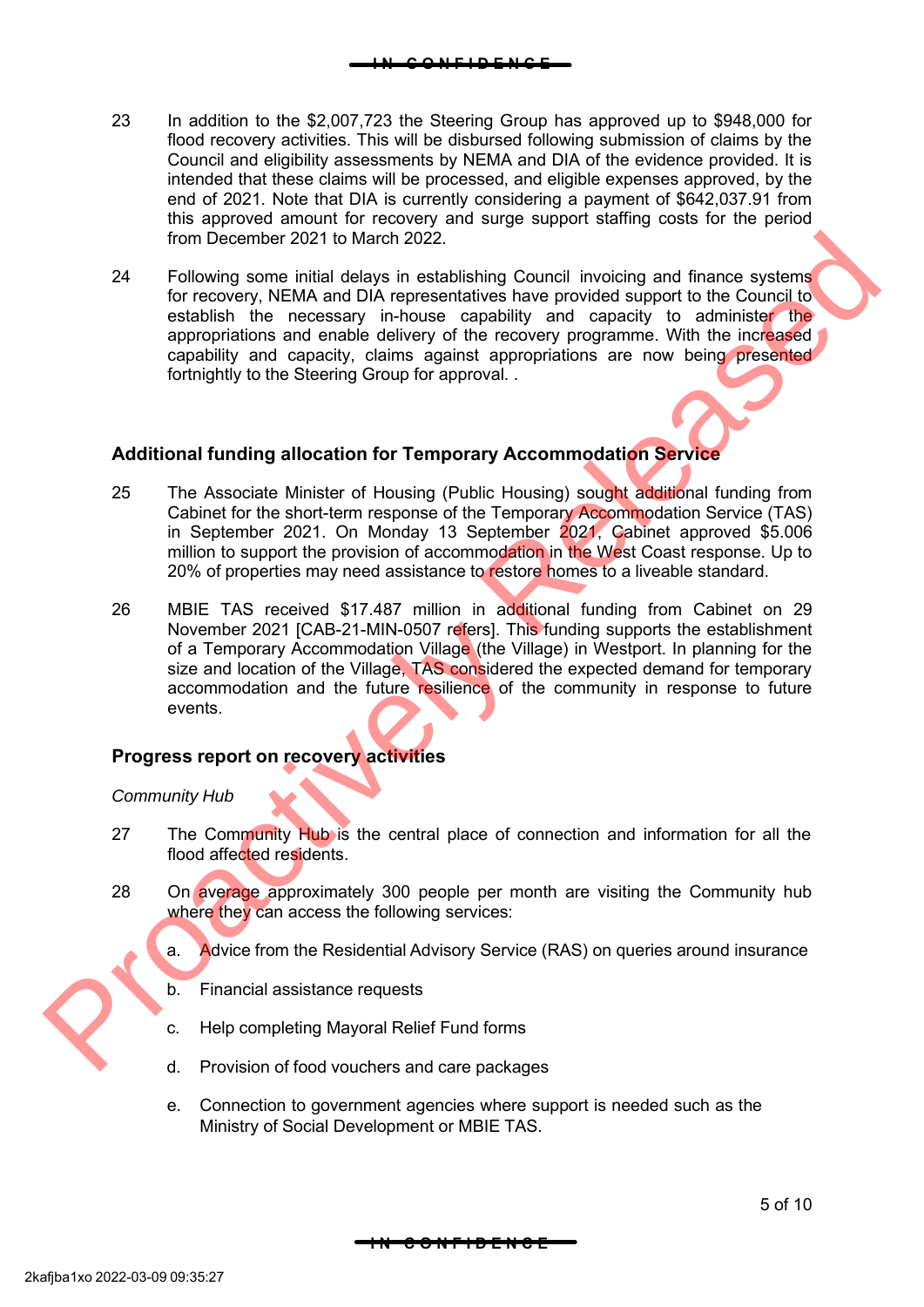**I N C O N F I D E N C E**

#### service providers such as Te Putahitanga o Te Waipounamu and the local New Zealand Red Cross regularly visit the community hub as well in order to connect people with their services.

#### *Navigators*

- 30 Navigators contribute to the wellbeing of affected individuals, family/whanau by supporting the timely and coordinated access to the services they need to enable their recovery.
- 31 The Council contracted Poutini Waiora for the Navigator programme on 6 October 2021 and the contracts between the Host agencies and Poutini Waiora have been finalised.
- 32 Poutini Waiora and the host agencies are employing nine navigators in total and a Navigator Co-ordinator. The Navigators are based at the community hub and the hub staff ensure people are connected to a Navigator when required.

#### *Flood waste removal*

- 33 An extensive clean-up effort saw approximately 1,700 tonnes of flood waste removed from homes and stored at the Westport transfer station and the former Holcim cement works site at Cape Foulwind (temporary sites).
- 34 As of 7 December, it has been confirmed that all waste from both temporary sites has now been relocated to landfill.

#### *Health check*

- 35 DIA commissioned Bruce Robertson and Morrison Low to carry out an assessment of the Council's financial position and management. A summary Health Check Report and Infrastructure Health Check Report were completed in October 2021.
- 36 The Health Check Report provides reassurance that the Council is capably governed and managed. The Council is competent in the management of its finances and adherence to a Financial Strategy. The Council is well positioned to lead its communities' recovery effort and be an effective partner with the Government and its peer Councils. Newtgators contribute to the wellbeing of affected individuals, family-whanau by<br>supporting the timely and coordinated access to the services they need to enable<br>that the council contracted Poului Waion for the Navigator p
	- 37 This report notes that the Council cannot meet recovery costs (in addition to Buller's Long-Term Plan economic growth expenditure) because of the district's small rating population of 9,600 and average income of \$22,900 per annum.



38 The Council's cash flow situation is tight, but the Council has increased its Call Account to \$1.600 million. Given the Council have drawn down a little over \$2 million of the \$8 million appropriation, it is expected that the Council will be able to continue to draw down on the remainder for the rest of 2021, and into 2022, to fund the recovery programme.

- 39 The Infrastructure Health Check Report provided an assessment of the Council's core level of maturity:
	- a. Management of three waters activities is appropriate for a small rural district council;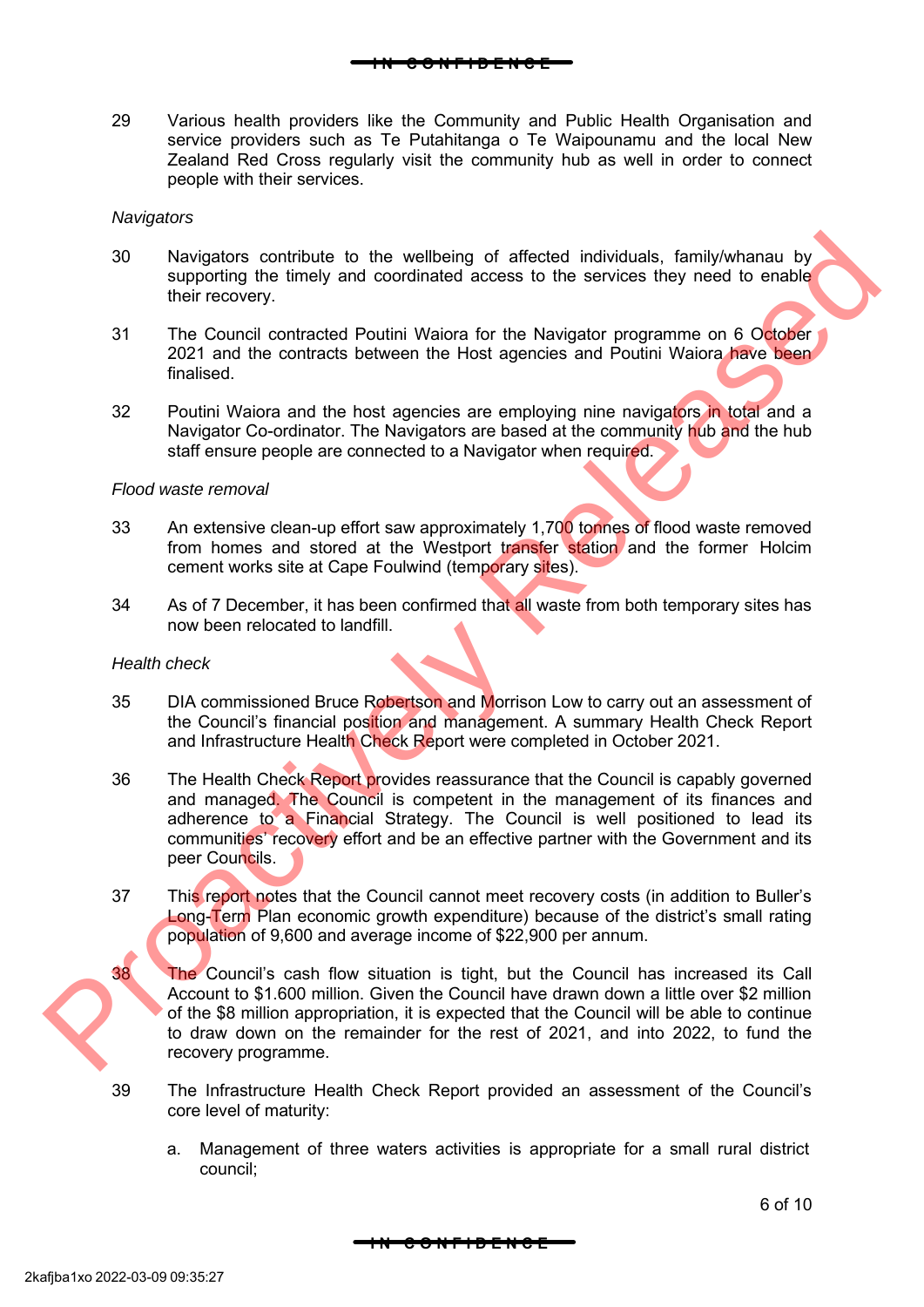- b. Management of roading activity is suitable for a rural district council;
- c. Management of other asset portfolios (housing for seniors, Westport airport and port, and solid waste) is adequate for the size and associated risk.
- 40 This report assessed the Council as being capable of undertaking the recovery programme as well as the business-as-usual capital programmes.

#### *Advisory services*

41 DIA are also funding the Independent Chair of the Buller Recovery Steering Group for an initial period of  $4 - 5$  months from their Departmental appropriation for advisory services. It is expected that as the Buller Recovery Steering Group transitions to a stronger focus on future resilience for Westport that the position of the Independent Chair may change, and this function could be paid for by the Council using unallocated Crown funding administered by DIA.

#### *Ongoing reporting*

- 42 An Aide Memoire was provided to the Minister for Emergency Management, Minister of Local Government and Minister of Finance on 11 November 2021, reporting on the financial use of the \$8 million, as required by Cabinet at the time of approving the \$8 million.
- 43 NEMA and DIA are working in consultation with the Council to develop regular financial and progress reporting on the recovery. A new reporting framework has been agreed with the Council and will form the basis of regular reporting to the Minister of Finance, Minister of Local Government and Minister for Emergency Management.

#### **Further measures for infrastructure repair and longer-term recovery**

- 44 Under the current National Civil Defence Emergency Management Plan (2015) existing policy provisions allow for central government to meet 60 per cent of the costs of the re-instatement of the Council's network infrastructure, principally its three waters assets.
- 45 The Council has indicated that it will struggle to meet its share of the infrastructure re-instatement costs. Also, it could make financial sense to consider options for betterment as part of this recovery process.
- 46 There are likely to be other unfunded costs from this event that the Council, and potentially the West Coast Regional Council, cannot readily meet. The Council have been working through and developing a picture of their mid- to long-term recovery needs and sent through initial information to NEMA on 22 October 2021. The Council has indicated it wishes to seek additional support for a range of mid- to long-term recovery purposes, including infrastructure services and recovery programme activities. This information is currently being assessed by several central government agencies and, in consultation with the Council, will be shared with the Buller Recovery Steering Group for their review and feedback before being presented to Cabinet in early 2022. Programma as well as the business-se-usual capital programmes.<br>
Analogy services. It is oxygended that as the Buller Recovery Steering Group<br>
for an initial period of 4 - 5 months from the Telepartonial appropriate of cont
	- 47 s9(2)(f)(iv)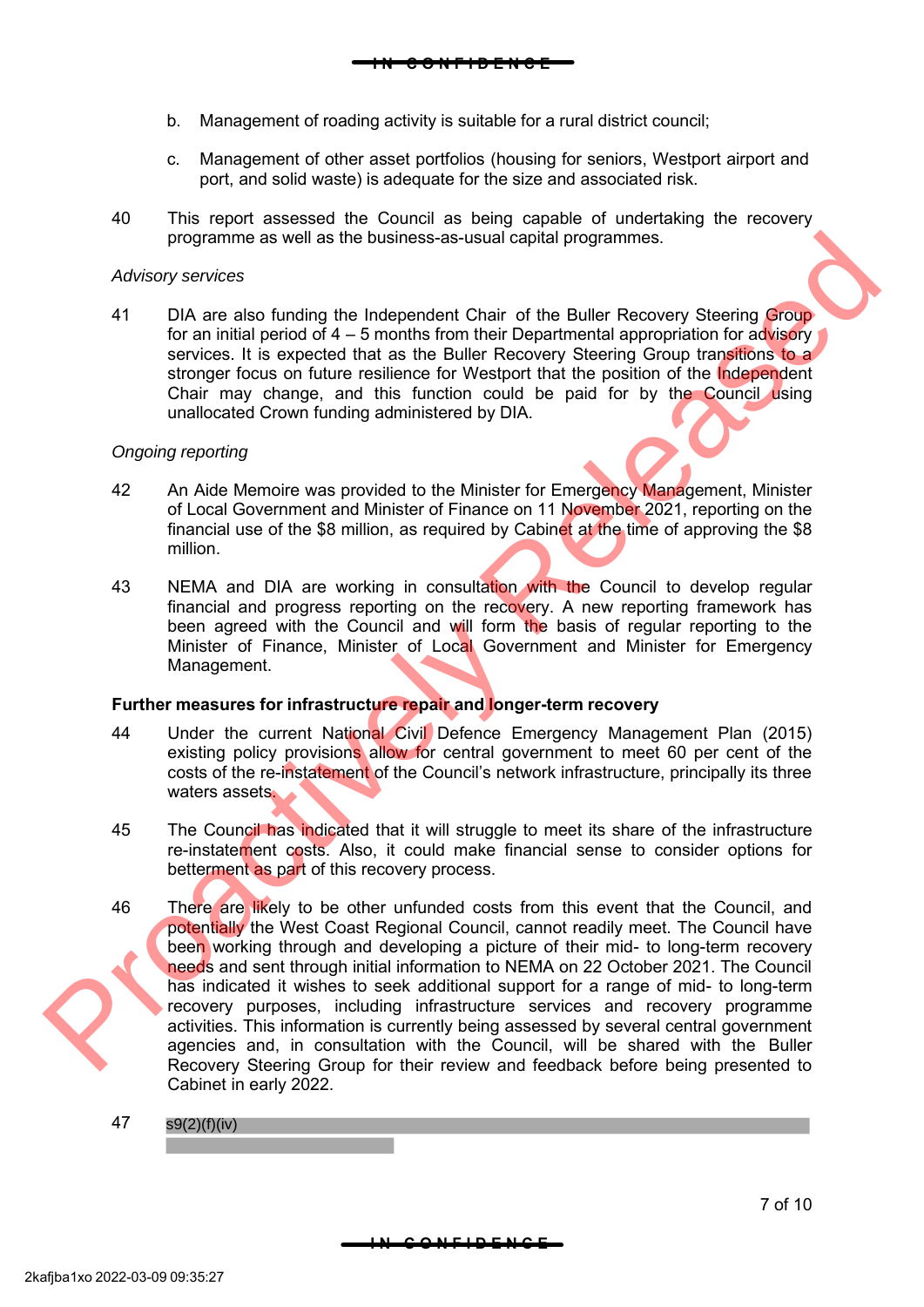#### **I N C O N F I D E N C E**

- a. s9(2)(f)(iv)
- 49 To date, \$586,387 has been paid from the Internal Affairs appropriation to cover the costs of the Council's flood recovery staffing, as well as to support surge functions such as finance which have been heavily impacted by the flood event. DIA has worked closely with the Council to confirm other recovery costs going forward including recovery team staffing and other surge support functions, such as planning and consenting, with contracts for staff ranging from  $6$  to 12 months. DIA are working closely with the Buller Recovery Steering Group to identify and agree assistance to support the recovery, including future options for flood resilience, which will also need to involve the Regional Council. 19 dates 586.387 has been paid from the internal Mais a proportion of the countries costs of the Council short ecovery starting, as well as to support strips and the beam internal Main space. DA has worked dosely with the
	- 50 Any new measures for mid-to long-term recovery, including infrastructure repairs, requested by the Council will likely be presented to Cabinet in 2022. More time is needed for the Council to fully develop their proposals for mid- to long-term recovery, and for agencies to then assess these proposals and provide robust advice to Cabinet on recommended next steps.

#### **Financial implications**

51 There are no financial implications arising from this paper.

#### **Legislative implications**

52 There are no legislative implications arising from the proposals in this paper.

#### **Treaty of Waitangi implications**

53 The Council, who received the support funding, has been engaging with iwi and Māori, and other stakeholders. We expect that, as recovery proceeds, local Māori contributions are recognised, resourced and reflected at all levels of the recovery process. This includes valuing the role Māori communities, marae, hapū, iwi and Māori organisations play within the Buller District and wider West Coast Region.

#### **Population implications**

54 There are no population implications of this paper.

#### **Human rights**

55 The funding package of \$8 million which has been provided to date is intended to ensure people in affected communities receive support in a time of need. There are no legislative or regulatory implications arising from this paper that affect human rights.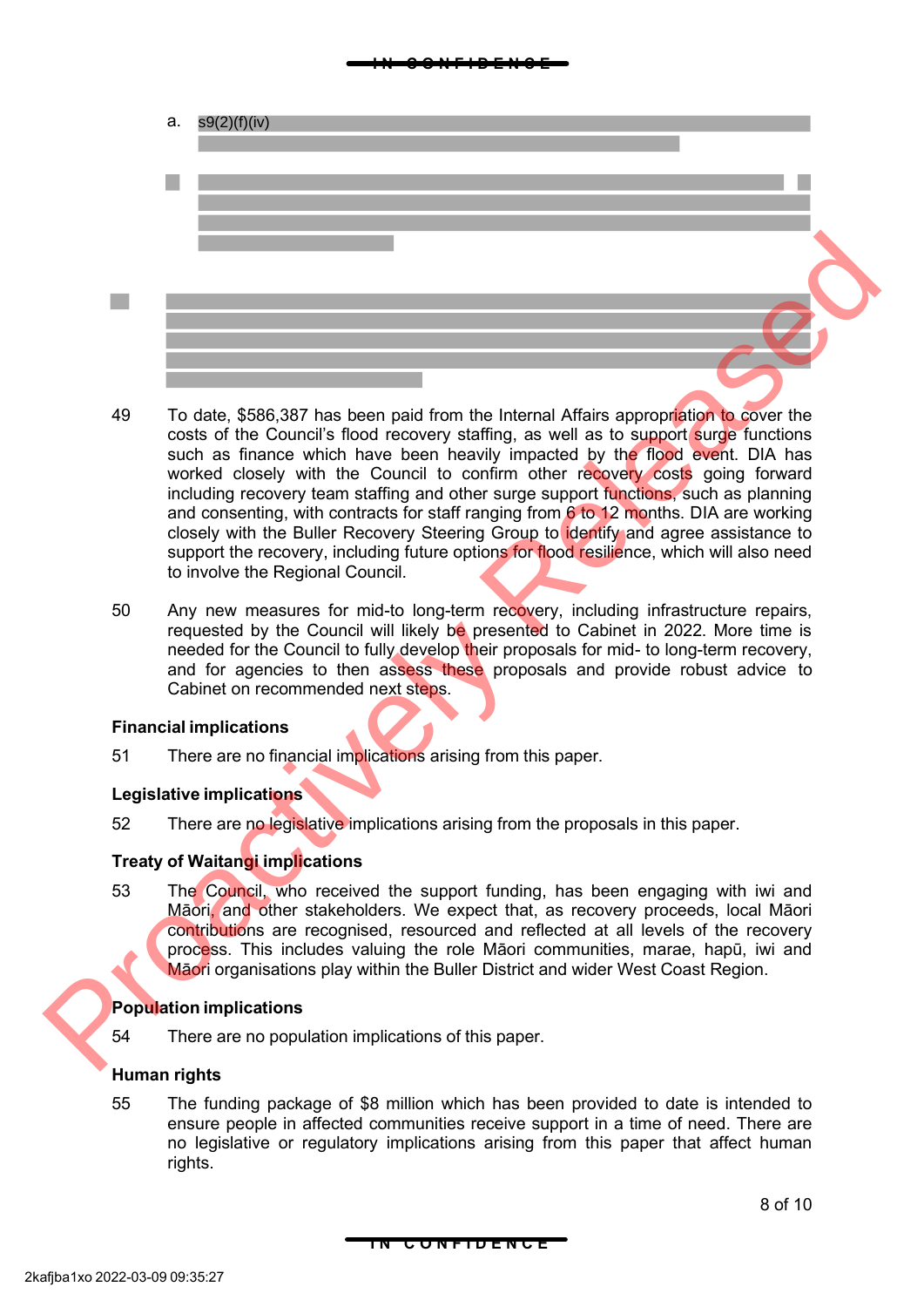#### **Consultation**

56 This paper was developed by the National Emergency Management Agency, with support from the Department of Internal Affairs. The Ministry of Business, Innovation and Employment was consulted.

**I N C O N F I D E N C E**

#### **Proactive release**

57 We intend to proactively release the Cabinet paper consistent with Cabinet Office Circular CO (18) 4.

#### **Recommendations**

The Minister for Emergency Management, Minister of Local Government and Associate Minister of Housing recommend that Cabinet:

- 1 **note** the Buller District Council is leading the recovery to the severe flooding event within its district:
- 2 **note** that because of its small rating base the Buller District Council cannot easily absorb the response and recovery costs associated with the floods;
- 3 **note** that \$1 million was advanced to the Buller District Council on 20 July 2021 to cover immediate welfare response costs as per the policy under the Guide to the National Civil Defence Emergency Management Plan for Councils to seek 100% reimbursement of costs for welfare services. Current estimations of expenditure indicate approximately \$200,000 utilised from this advance. NEMA is working with the Council to finalise their claim and determine next steps with the remaining funding; For We intend to practively release the Cabinet paper consistent with Cabinet Office<br>
For We intend to proactively release the Cabinet paper consistent with Cabinet Office<br>
The Minister for Emergency Management, Minister o
	- 4 **note** the Buller District Council previously advised it was in a severe financial situation and would exhaust its available funds by 20 August 2021 and therefore required further emergency funding to meet immediate operating shortfalls and to start a recovery programme of works;
	- 5 **note** that Cabinet provided additional assistance of \$8 million in 2021/22 to enable the Buller District Council to meet its immediate operating shortfalls and start a recovery programme of works following the impact of the July 2021 flooding event;
	- 6 **note** that the funding is intended to cover:
		- 6.1 \$1 million for a community hub and Navigator services for single point of contact for affected communities
		- 6.2 \$1.450 million for immediate response and recovery costs
		- 6.3 \$1.500 million for waste removal
		- 6.4 \$650,000 for Temporary Accommodation infrastructure services
		- 6.5 \$3.250 million for further interim funding to the Council to ensure it can both continue and ramp up the recovery process, while providing for its ongoing business as usual activities
		- 6.6 \$150,000 to purchase skilled advisory services to advise Ministers on the financial health of the Buller District Council and other assurance that may be required;

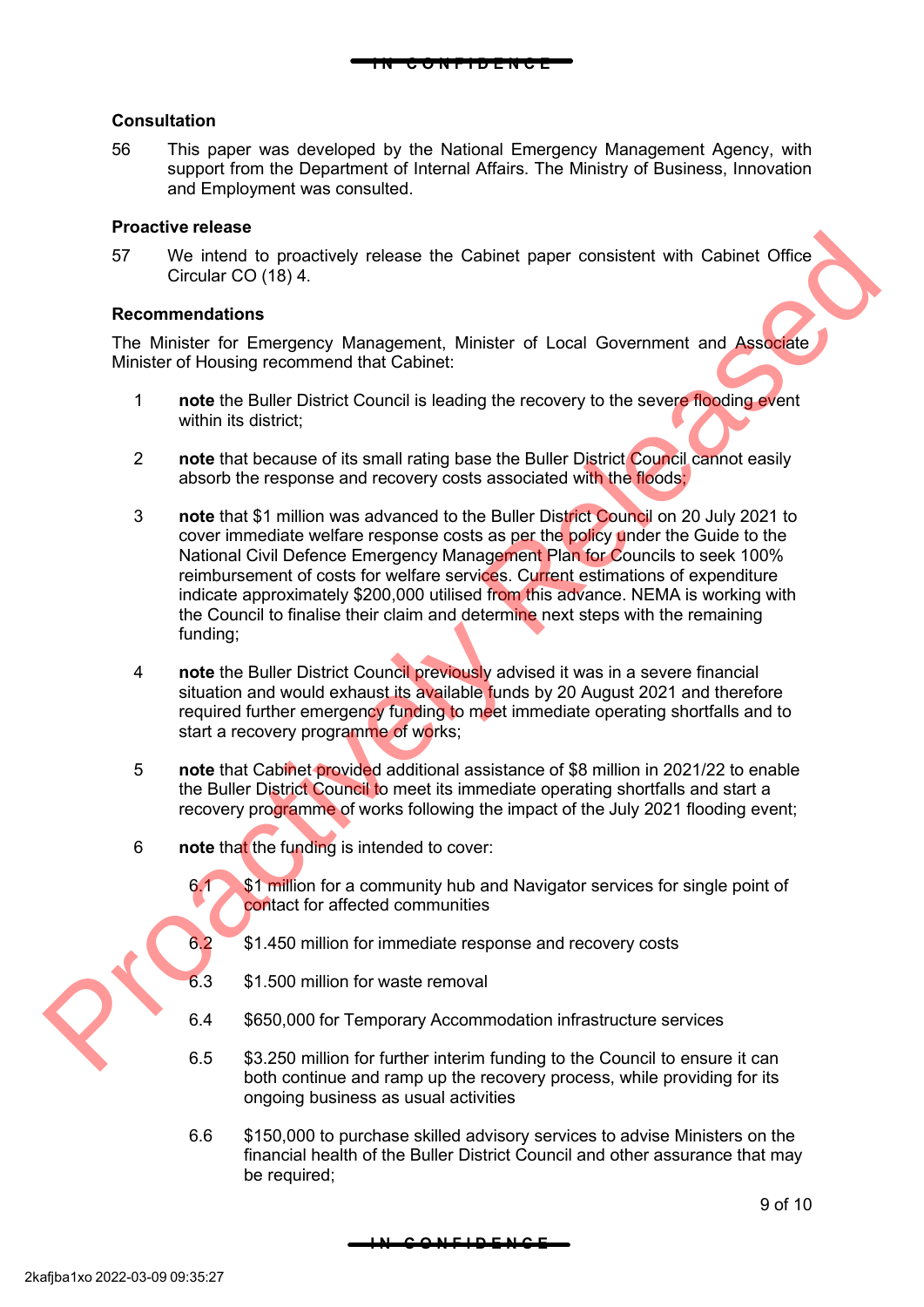7 **note** as of 6 December 2021, \$2,007,723 has been spent with the remaining \$5,992,277 allocated to funding categories as per the appropriations from Vote Prime Minister and Cabinet and Vote Internal Affairs;

**I N C O N F I D E N C E**

- 8 **note** that the Buller District Council will continue to draw down on the remaining allocated funds for the remainder of the financial year;
- 9 s9(2)(f)(iv) SIERING<br>
The that any new measures for mid-to long-term reciving<br>
The Council will likely be presented to Cabing in that<br>
Authorised for Iddgement<br>
Hon Kintagu Allan<br>
Minister of Local Government<br>
Hon Poto Williams<br>
Associ
	- 10 **note** that any new measures for mid-to long-term recovery, including infrastructure repairs, requested by the Council will likely be presented to Cabinet in 2022.

Authorised for lodgement

Hon Kiritapu Allan **Minister for Emergency Management**

Hon Nanaia Mahuta **Minister of Local Government**

Hon Poto Williams **Associate Minister of Housing**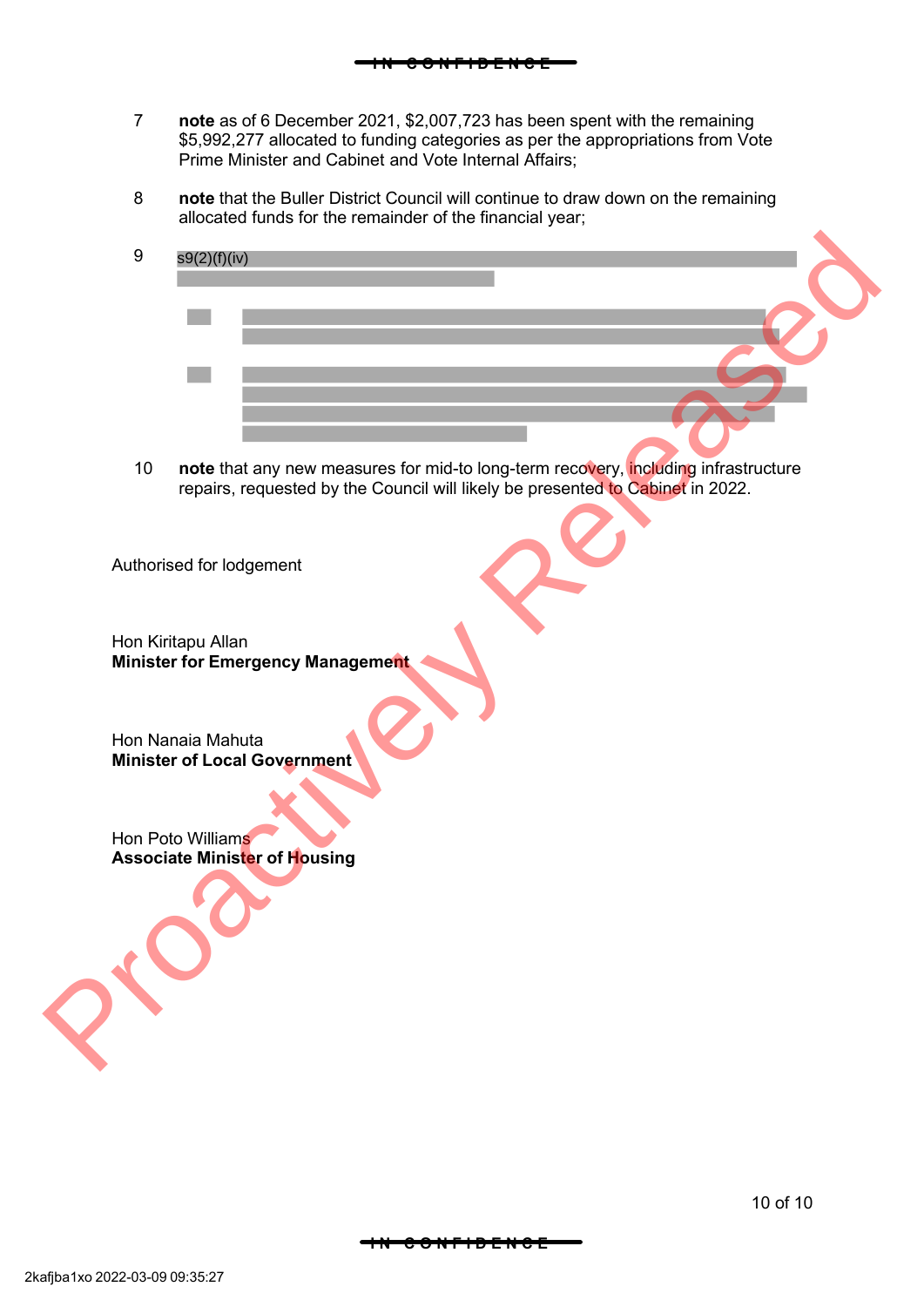

# **Cabinet Government Administration and Expenditure Review Committee**

## **Minute of Decision**

*This document contains information for the New Zealand Cabinet. It must be treated in confidence and handled in accordance with any security classification, or other endorsement. The information can only be released, including under the Official Information Act 1982, by persons with the appropriate authority.*

**I N C O N F I D E N C E**

## **Buller District Council's Use of Funding for Flooding Recovery Efforts: Update**

**Portfolio Local Government, Housing, Emergency Management**

On 16 December 2021, the Cabinet Government Administration and Expenditure Review Committee:

- 1 **noted** that the Buller District Council (the Council) is leading the recovery to the severe flooding event within its district;
- 2 **noted** that because of its small rating base the Council cannot easily absorb the response and recovery costs associated with the floods;

#### 3 **noted** that:

- 3.1 on 20 July 2021, \$1.0 million was advanced to the Council to cover immediate welfare response costs as per the policy under the Guide to the National Civil Defence Emergency Management Plan for Councils to seek 100 percent reimbursement of costs for welfare services;
- 3.2 current estimations of expenditure indicate approximately \$200,000 utilised from this advance;

3.3 the National Emergency Management Agency (NEMA) is working with the Council to finalise their claim and determine next steps with the remaining funding;



noted that the Buller District Council previously advised it was in a severe financial situation and would exhaust its available funds by 20 August 2021 and therefore required further emergency funding to meet immediate operating shortfalls and to start a recovery programme of works; **Statement contains information for the development Coloring Release of the confidence and the development Coloring Coloring Coloring Contains and the coloring conduction of the coloring conduction of the color of the col** 

5 **noted** that in August 2021, Cabinet approved additional assistance of \$8 million in 2021/22 to enable the Council to meet its immediate operating shortfalls and start a recovery programme of works [CAB-21-MIN-0332];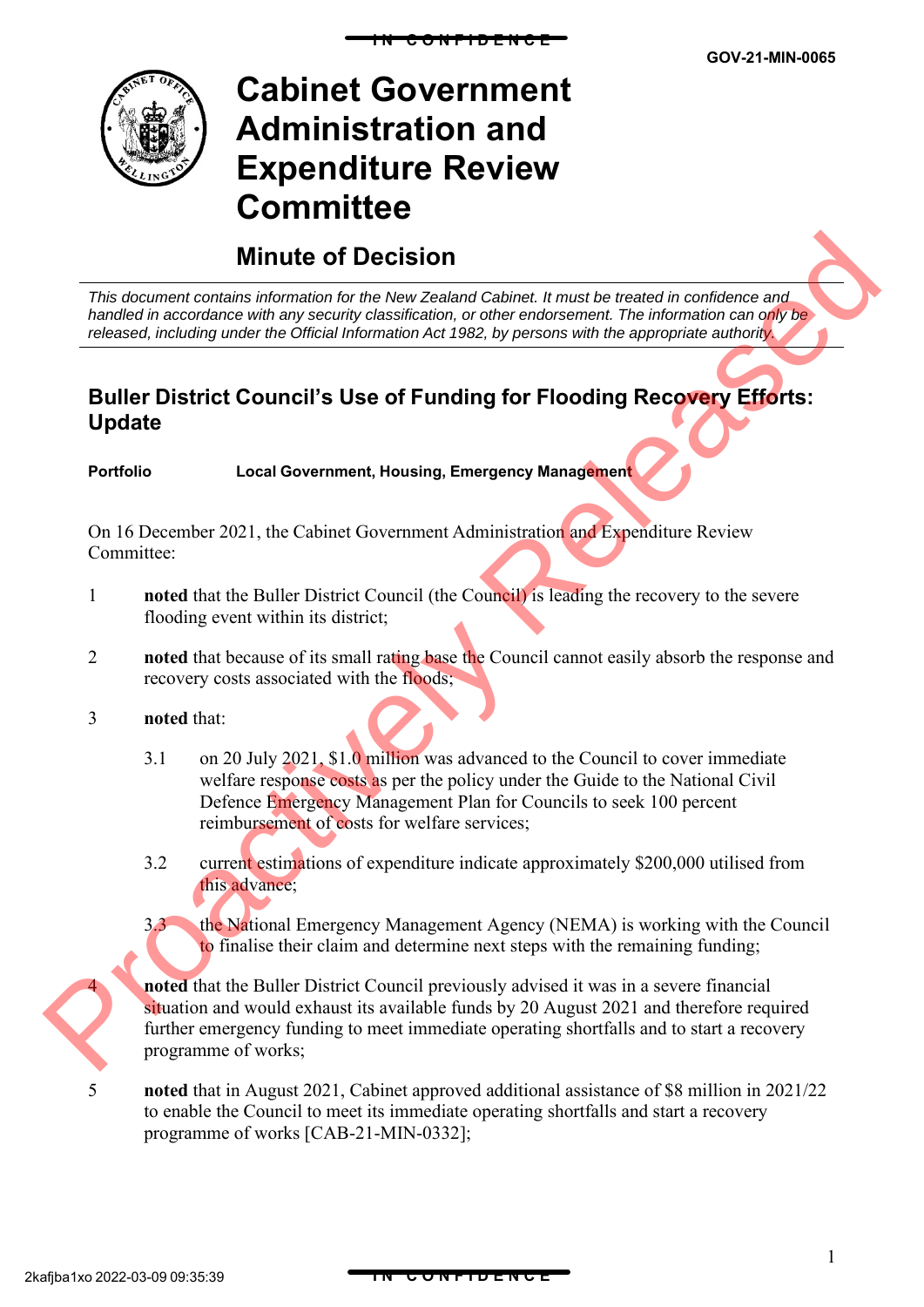- 6 **noted** that the above funding is intended to cover:
	- 6.1 \$1.000 million for a community hub and Navigator services for single point of contact for affected communities;
	- 6.2 \$1.450 million for immediate response and recovery costs;
	- 6.3 \$1.500 million for waste removal;
	- 6.4 \$650,000 for Temporary Accommodation infrastructure services;
	- 6.5 \$3.250 million for further interim funding to the Council to ensure it can both continue and ramp up the recovery process, while providing for its ongoing business as usual activities;
	- 6.6 \$150,000 to purchase skilled advisory services to advise Ministers on the financial health of the Buller District Council and other assurance that may be required;
- 7 **noted** that as of 6 December 2021, \$2,007,723 has been spent with the remaining \$5,992,277 allocated to funding categories as per the appropriations from Vote Prime Minister and Cabinet and Vote Internal Affairs; 6.4 \$650,000 for Temporary Accommodation infrastracture services;<br>
6.5 \$3.250 million for further interim funding to the Council to ensure it can both<br>
continue and many up the recovery process, while providing for its on
	- 8 **noted** that the Council will continue to draw down on the remaining allocated funds for the remainder of the financial year;
	- 9 s9(2)(f)(iv)

10 **noted** that any new measures for mid-to long-term recovery, including infrastructure repairs, requested by the Council will likely be presented to Cabinet in 2022.

#### Rebecca Davies Committee Secretary

Hon Grant Robertson (Chair) Hon Dr Megan Woods Hon Chris Hipkins Hon Nanaia Mahuta Hon Damien O'Connor Hon Stuart Nash Hon Peeni Henare Hon Michael Wood Hon Kiri Allan Hon Dr David Clark Hon Meka Whaitiri Deborah Russell, MP

**Present: Officials present from:** Office of the Prime Minister Officials Committee for GOV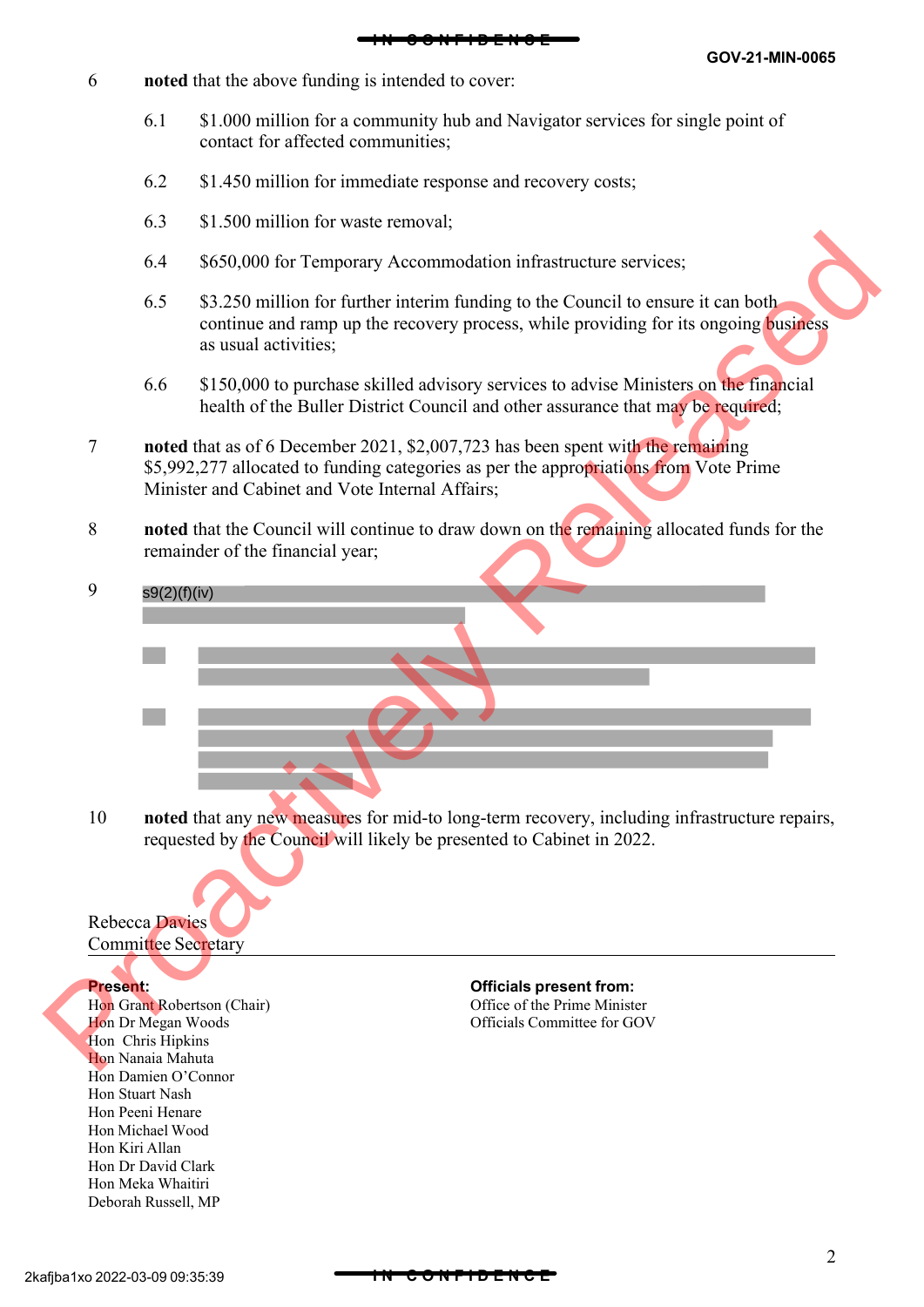## **Minute of Decision**

**Cabinet**

*This document contains information for the New Zealand Cabinet. It must be treated in confidence and handled in accordance with any security classification, or other endorsement. The information can only be released, including under the Official Information Act 1982, by persons with the appropriate authority.*

## **Report of the Cabinet Government Administration and Expenditure Review Committee: Period Ended 17 December 2021**

On 20 December 2021, Cabinet made the following decisions on the work of the Cabinet Government Administration and Expenditure Review Committee for the period ended 17 December 2021